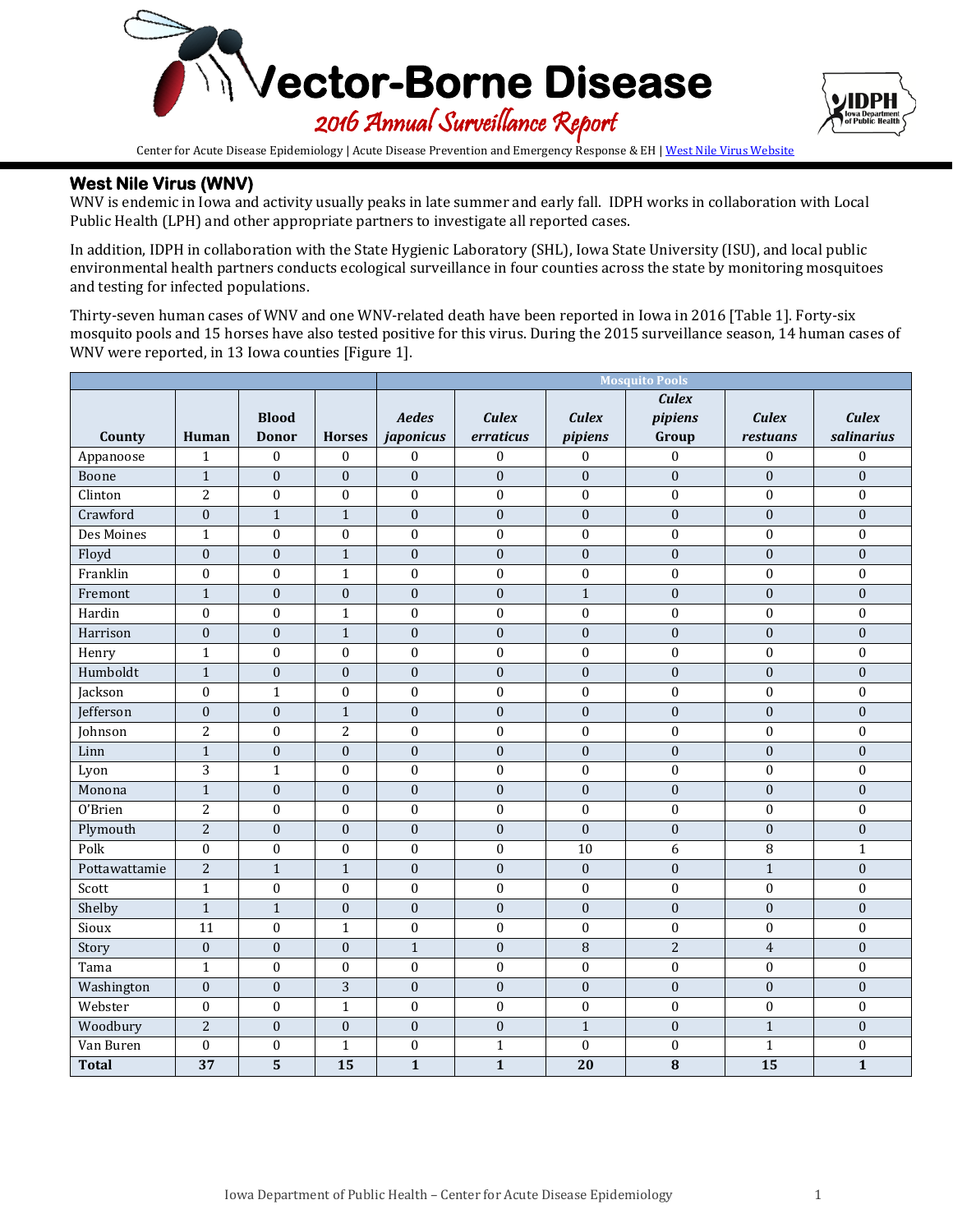**Figure 1. WNV disease cases reported to IDPH, by week of onset – Iowa, 2016**



For additional information on Iowa West Nile virus activity, visit http://idph.jowa.gov/cade/disease-information/west-nile-virus.

### **Chikungunya**

Chikungunya is a viral disease that is spread to people by the bite of an infected *Aedes aegypti* and *Aedes albopictus* mosquito. Mosquitoes become infected when they feed on a person already infected with this virus. These species of mosquitoes are not sustained in Iowa.

In 2015, three imported cases of chikungunya virus disease were reported in Iowa. Cases occurring in Iowa are in travelers returning from parts of the world where Chikungunya transmission occurs. Two cases of chikungunya have been reported in Iowa in 2016.

### **Dengue Fever**

Dengue is a disease caused by any one of four related viruses, which are passed by the bite of an infected *Aedes aegypti* or *Aedes albopictus* mosquito. Infection with one of the four viruses does not protect against the others and consecutive infections put people at greater risk of developing dengue hemorrhagic fever (DHF).

Dengue is not found in Iowa. Cases are in travelers and immigrants returning from parts of the world where dengue transmission occurs. Eight cases of Dengue have been reported in Iowa in 2016. In 2015, four cases of Dengue were reported to IDPH.

# **Malaria**

Malaria is a serious and sometimes fatal disease caused by a parasite that commonly infects *Anopheles* mosquitoes. Malaria is spread to humans by the bite of the infected female mosquito. Only *Anopheles* mosquitoes can transmit malaria and they must have been infected through a previous blood meal taken from an infected person.

Twenty-two cases of malaria have been reported in Iowa. Cases are in travelers and immigrants returning from parts of the world where malaria transmission occurs. In 2015, 17 cases of Malaria were reported to IDPH.

# **Rocky Mountain spotted fever (RMSF)**

American dog ticks are carriers of *Rickettsia rickettsii*, the bacteria that causes RMSF. The American dog tick is the most common species of tick in Iowa and can be found in every county in the state. The tick is most active late March through August.

Eleven cases of RMSF have been reported in Iowa. In 2015, nine cases of RMSF were reported to IDPH.

#### **Ehrlichiosis/Anaplasmosis**

There are at least three species of bacteria responsible for ehrlichiosis/anaplasmosis in the United States: *Ehrlichia chaffeensis, Ehrlichia ewingii, and Anaplasma phagocytophilum*. Ehrlichiae are transmitted by the bite of an infected lone star tick (*Amblyomma americanum*) which is found in Iowa. *A. phagocytophilum* is transmitted by the bite of an infected blacklegged tick (or deer tick, *Ixodes scapularis*) in Iowa. The clinical signs and symptoms of these infections are similar.

Fourteen cases of ehrlichiosis/anaplasmosis have been reported in Iowa. In 2015, eleven cases of ehrlichiosis/anaplasmosis were reported to IDPH.